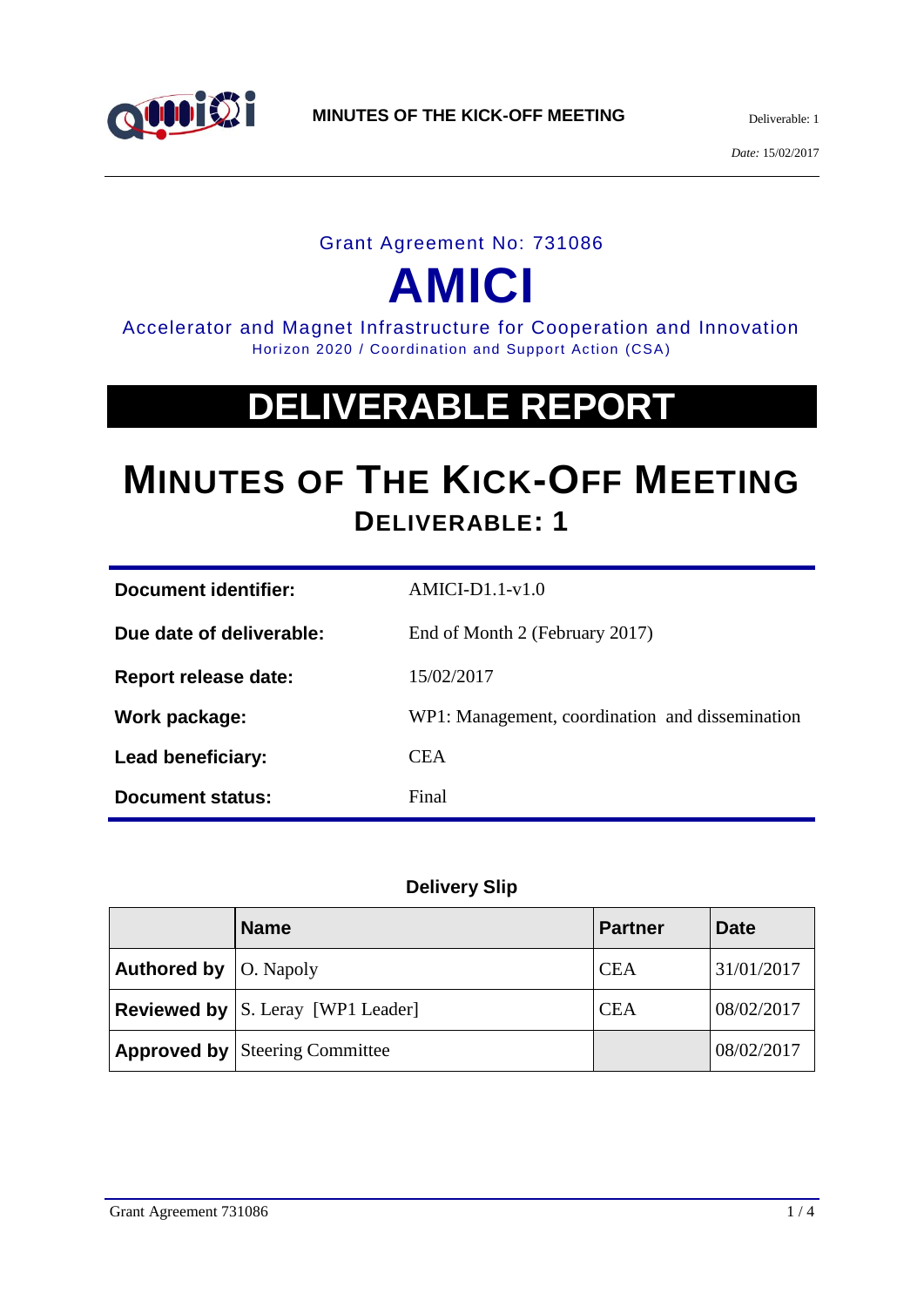

#### **Deliverable:**

Minutes of the Kick-off Meeting

#### **Executive summary:**

*Following its starting date of 1st January 2017, the AMICI project held its kick-off meeting on 18th January 2017 in Paris, at the premises of the FIAP Jean Monnet centre. Presentations of the general goals of AMICI and of the five Work Package work plans were given from 9:00 until 15:30. The open meeting gathered about 50 participants representing all the AMICI beneficiary institutions (10). It was followed by the installation meeting of the AMICI Advisory Group composed of 14 members and by the closed meeting of the General Assembly representing the 10 beneficiaries.*

*The Kick-off Meeting was preceded, on 17th January from 14:00 to 19:00, by an AMICI Workshop at the same location, where parallel sessions were organised for the five Work Packages with about 35 participants.*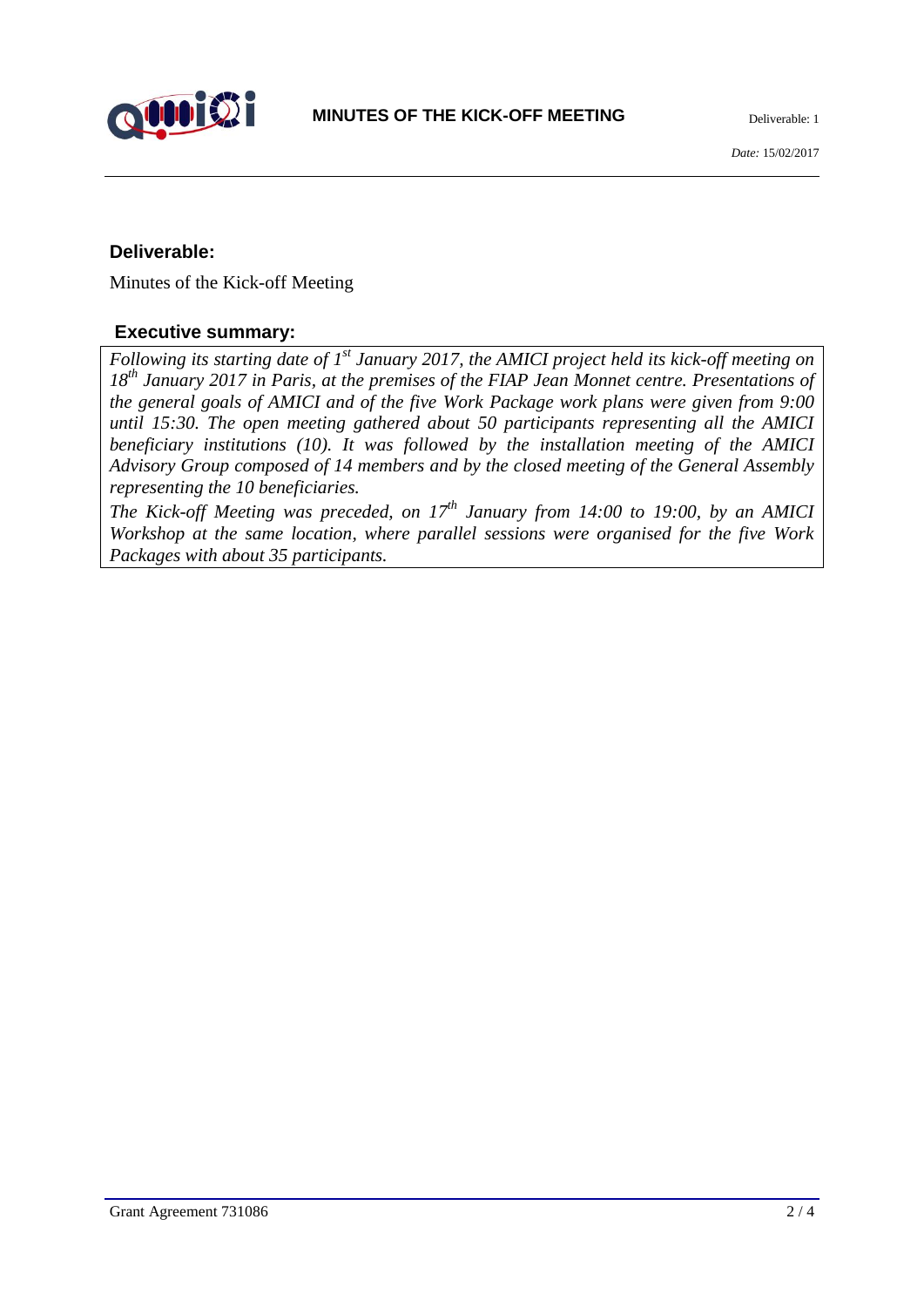

### **1. INTRODUCTION**

Following its starting date of 1<sup>st</sup> January 2017 set by the Grant Agreement, the AMICI project held its kick-off meeting on 18<sup>th</sup> January 2017 in Paris, at the premises of the FIAP Jean Monnet centre. It included essentially the presentation of the general goals of AMICI and the kick-off presentations of the five Work Packages, explaining their objectives and their work plans. It also allowed discussions among the collaborators and partners to take place.

All details from the kick-off meeting, including timetable, presentations, participants and satellite meetings can be consulted on the public Web-based [Indico](https://indico.cern.ch/event/595751/overview) site of this event.

# **2. AGENDA**

The agenda of the meeting is given below.